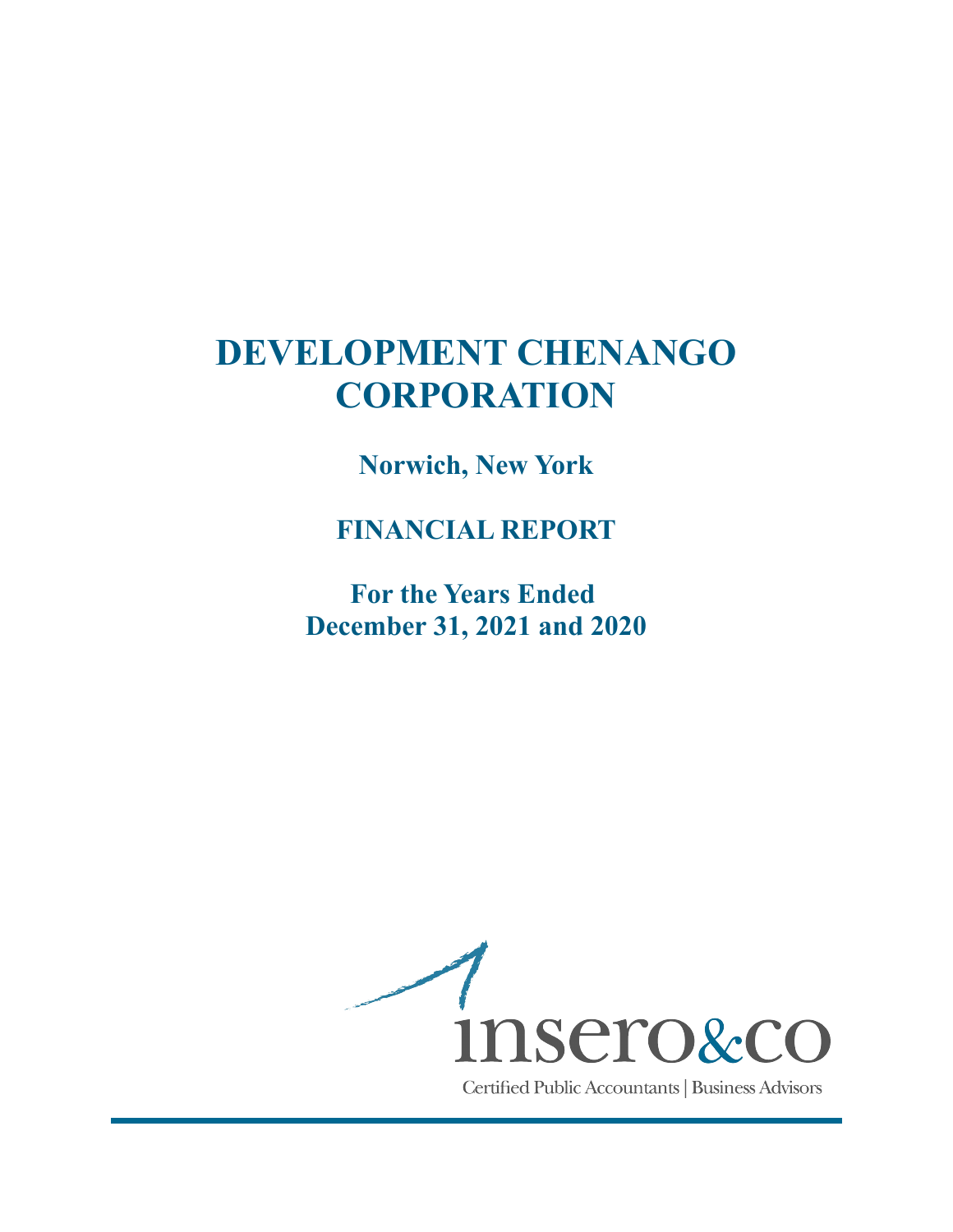## **TABLE OF CONTENTS**

| Independent Auditors' Report             | $1 - 3$                  |
|------------------------------------------|--------------------------|
| <b>Statements of Financial Position</b>  | $\overline{4}$           |
| <b>Statements of Activities</b>          | $\overline{\mathcal{L}}$ |
| <b>Statements of Functional Expenses</b> | $6 - 7$                  |
| <b>Statements of Cash Flows</b>          | 8                        |
| Notes to Financial Statements            | $9 - 17$                 |

Report Required Under *Government Auditing Standards*

Independent Auditors' Report on Internal Control Over Financial Reporting and on

 Compliance and Other Matters Based on an Audit of Financial Statements Performed in Accordance With *Government Auditing Standards* 18-19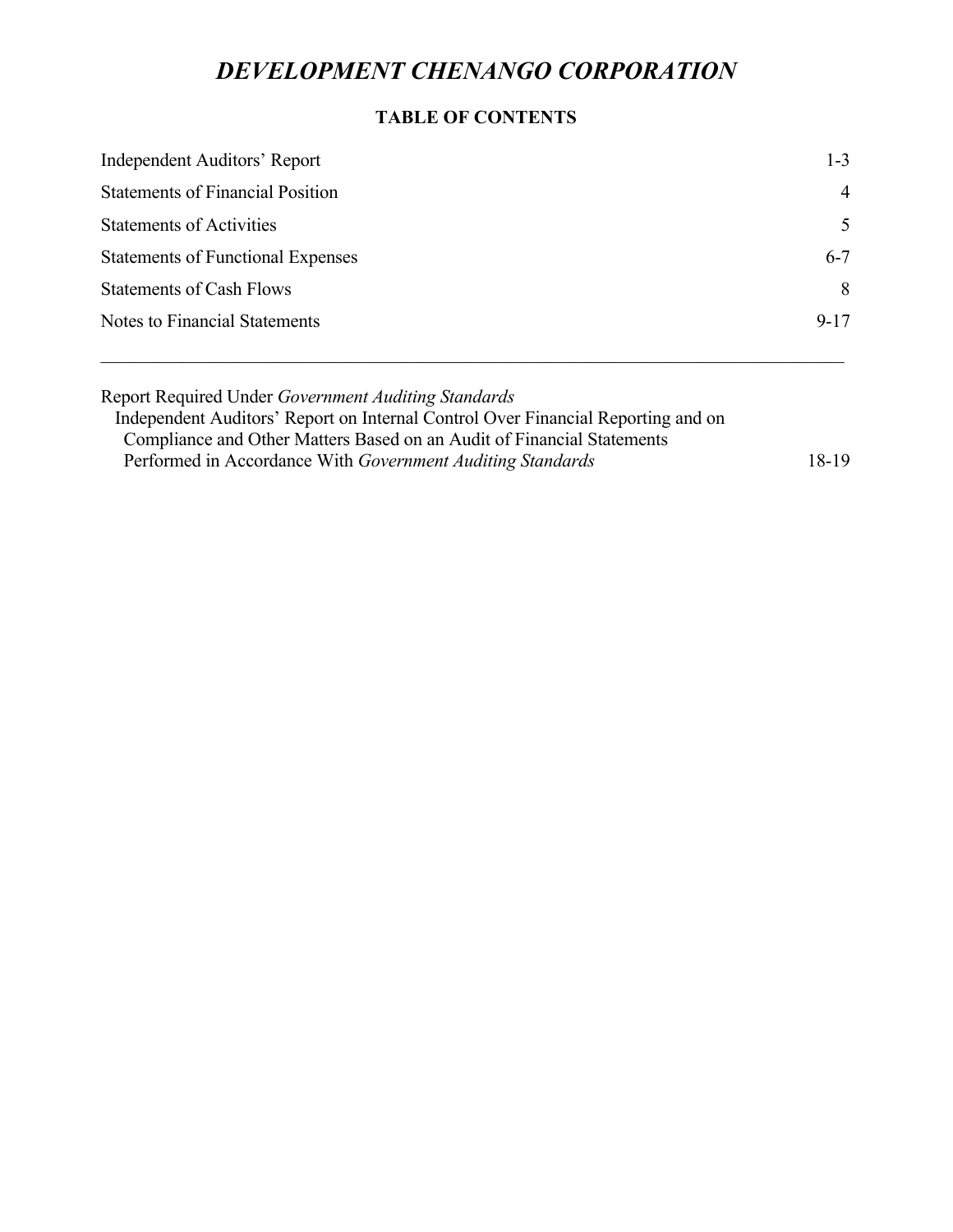

# **INDEPENDENT AUDITORS' REPORT**

Board of Directors Development Chenango Corporation Norwich, New York

### **Report on the Audit of the Financial Statements**

We have audited the financial statements of Development Chenango Corporation (the Corporation), a nonprofit corporation, a component unit of the County of Chenango, New York, which comprise the Statements of Financial Position as of December 31, 2021 and 2020, and the related Statements of Activities, Functional Expenses, and Cash Flows for the years then ended, and the related notes to the financial statements.

In our opinion, the accompanying financial statements referred to above present fairly, in all material respects, the financial position of the Development Chenango Corporation as of December 31, 2021 and 2020, and the changes in financial position and its cash flows for the years then ended in accordance with accounting principles generally accepted in the United States of America.

#### **Basis for Opinion**

We conducted our audits in accordance with auditing standards generally accepted in the United States of America (GAAS) and the standards applicable to financial audits contained in *Government Auditing Standards* issued by the Comptroller General of the United States (*Government Auditing Standards*). Our responsibilities under those standards are further described in the Auditors' Responsibilities for the Audit of the Financial Statements section of our report. We are required to be independent of the Corporation, and to meet our other ethical responsibilities, in accordance with the relevant ethical requirements relating to our audit. We believe that the audit evidence we have obtained is sufficient and appropriate to provide a basis for our audit opinion.

#### **Responsibilities of Management for the Financial Statements**

Management is responsible for the preparation and fair presentation of these financial statements in accordance with accounting principles generally accepted in the United States of America; this includes the design, implementation, and maintenance of internal control relevant to the preparation and fair presentation of financial statements that are free from material misstatement, whether due to fraud or error.

In preparing the financial statements, management is required to evaluate whether there are conditions or events, considered in the aggregate, that raise substantial doubt about the Corporation's ability to continue as a going concern for twelve months beyond the financial statement date, including any currently known information that may raise substantial doubt shortly thereafter.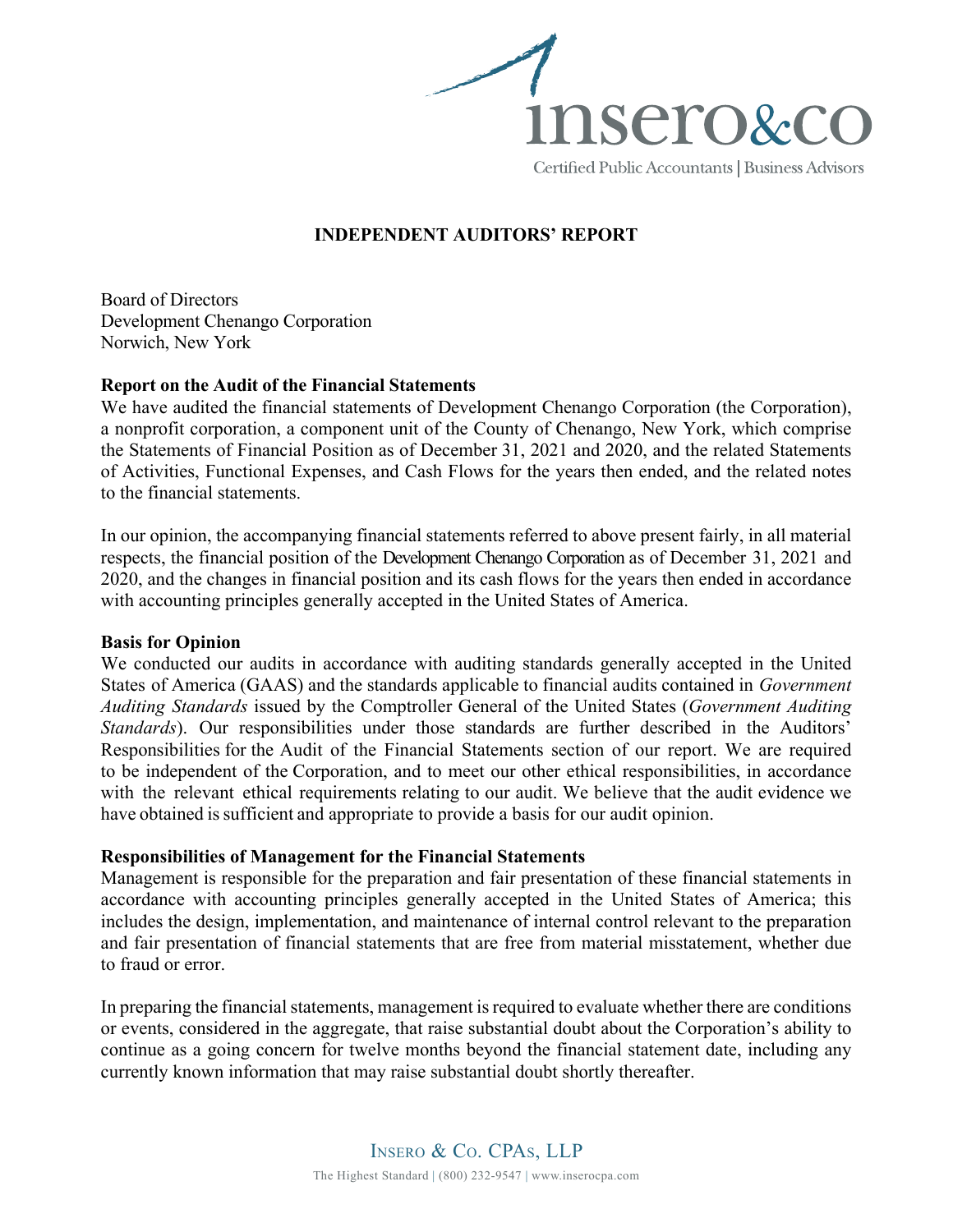### **Auditors' Responsibilities for the Audit of the Financial Statements**

Our objectives are to obtain reasonable assurance about whether the financial statements as a whole are free from material misstatement, whether due to fraud or error, and to issue an auditors' report that includes our opinion. Reasonable assurance is a high level of assurance but is not absolute assurance and therefore is not a guarantee that an audit conducted in accordance with GAAS and *Government Auditing Standards* will always detect a material misstatement when it exists. The risk of not detecting a material misstatement resulting from fraud is higher than for one resulting from error, as fraud may involve collusion, forgery, intentional omissions, misrepresentations, or the override of internal control. Misstatements are considered material if there is a substantial likelihood that, individually or in the aggregate, they would influence the judgment made by a reasonable user based on the financial statements.

In performing an audit in accordance with GAAS and *Government Auditing Standards*, we:

- Exercise professional judgment and maintain professional skepticism throughout the audit.
- Identify and assess the risks of material misstatement of the financial statements, whether due to fraud or error, and design and perform audit procedures responsive to those risks. Such procedures include examining, on a test basis, evidence regarding the amounts and disclosures in the financial statements.
- Obtain an understanding of internal control relevant to the audit in order to design audit procedures that are appropriate in the circumstances, but not for the purpose of expressing an opinion on the effectiveness of the Corporation's internal control. Accordingly, no such opinion is expressed.
- Evaluate the appropriateness of accounting policies used and the reasonableness of significant accounting estimates made by management, as well as evaluate the overall presentation of the financial statements.
- Conclude whether, in our judgment, there are conditions or events, considered in the aggregate, that raise substantial doubt about the Corporation's ability to continue as a going concern for a reasonable period of time.

We are required to communicate with those charged with governance regarding, among other matters, the planned scope and timing of the audit, significant audit findings, and certain internal control-related matters that we identified during the audit.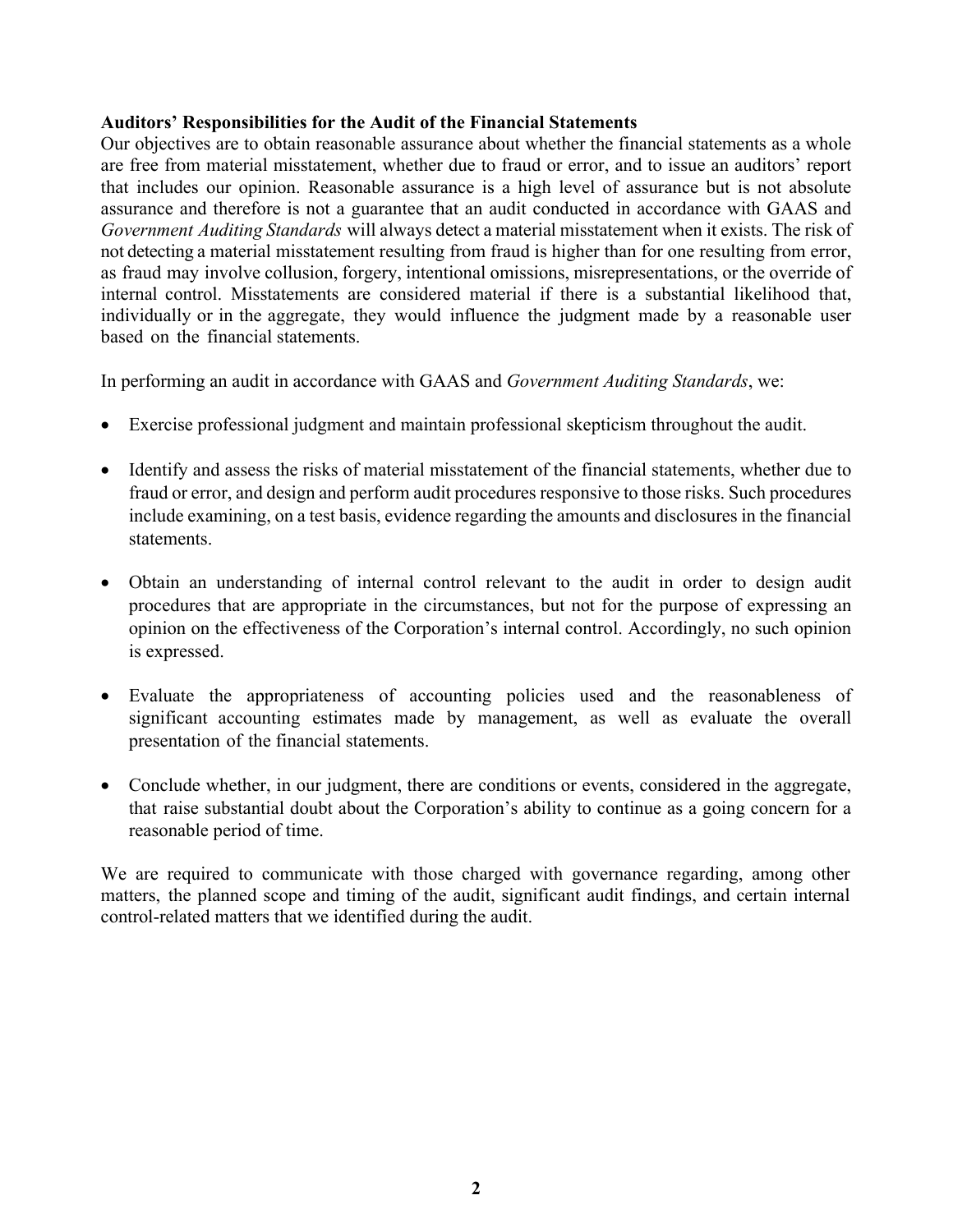### **Other Reporting Required by** *Government Auditing Standards*

In accordance with *Government Auditing Standards*, we have also issued our report dated March 29, 2022 on our consideration of the Corporation's internal control over financial reporting and on our tests of its compliance with certain provisions of laws, regulations, contracts, and grant agreements and other matters. The purpose of that report is to describe the scope of our testing of internal control over financial reporting and compliance and the results of that testing, and not to provide an opinion on internal control over financial reporting or on compliance. That report is an integral part of an audit performed in accordance with *Government Auditing Standards* in considering the Corporation's internal control over financial reporting and compliance.

Respectfully submitted,

nsero r Co. CPA, LLP

Insero & Co. CPAs, LLP Certified Public Accountants

Ithaca, New York March 29, 2022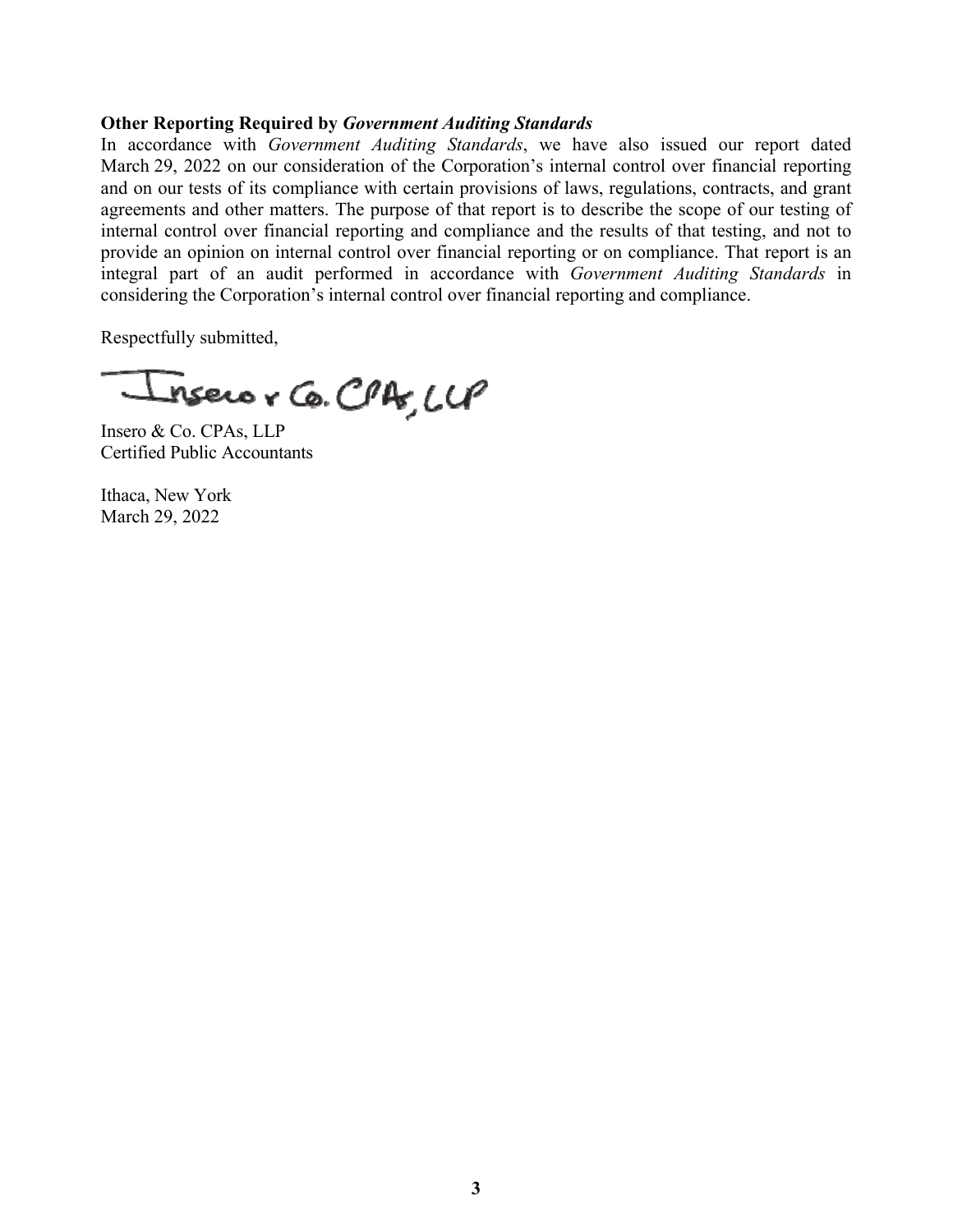## **STATEMENTS OF FINANCIAL POSITION DECEMBER 31,**

|                                            | 2021             | 2020                      |
|--------------------------------------------|------------------|---------------------------|
| <b>ASSETS</b>                              |                  |                           |
| <b>Current Assets</b>                      |                  |                           |
| Cash and Cash Equivalents - Unrestricted   | \$<br>126,487    | \$<br>582,773             |
| Cash and Cash Equivalents - Restricted     |                  | 3,129                     |
|                                            |                  |                           |
| Total Cash and Cash Equivalents            | 126,487          | 585,902                   |
| <b>Accounts Receivable</b>                 | 719              | 6,475                     |
| <b>Current Portion of Loans Receivable</b> | 200,082          | 177,314                   |
| Prepaid Expenses                           | 1,030            | 2,302                     |
|                                            |                  |                           |
| <b>Total Current Assets</b>                | 328,318          | 771,993                   |
| <b>Non-Current Assets</b>                  |                  |                           |
| Other Assets:                              |                  |                           |
| Investments in Marketable Securities       | 1,931,337        | 1,950,450                 |
| Loans Receivable, Net                      | 574,534          | 479,359                   |
| <b>Total Other Assets</b>                  | 2,505,871        | 2,429,809                 |
|                                            |                  |                           |
| <b>Fixed Assets:</b>                       |                  |                           |
| Office Equipment                           | 7,079            | 7,079                     |
| Leasehold Improvements                     | 116,072          | 116,072                   |
| Land and Buildings                         | 1,016,005        | 509,464                   |
| Less: Accumulated Depreciation             | (130, 288)       | (110, 428)                |
| <b>Total Fixed Assets, Net</b>             | 1,008,868        | 522,187                   |
|                                            |                  |                           |
| <b>Total Non-Current Assets</b>            | 3,514,739        | 2,951,996                 |
| <b>Total Assets</b>                        | 3,843,057        | 3,723,989<br><sup>8</sup> |
|                                            |                  |                           |
| <b>LIABILITIES AND NET ASSETS</b>          |                  |                           |
| <b>Current Liabilities</b>                 |                  |                           |
| <b>Accounts Payable</b>                    | \$<br>2,224      | \$<br>1,527               |
| <b>Accrued Liabilities</b>                 | 1,500            | 4,629                     |
| Mortgage Payable, Current Portion          | 10,699           | 10,644                    |
|                                            |                  |                           |
| <b>Total Current Liabilities</b>           | 14,423           | 16,800                    |
| <b>Long-Term Liabilities</b>               |                  |                           |
| Mortgage Payable, Net of Current Portion   | 151,153          | 161,800                   |
|                                            |                  |                           |
| <b>Total Liabilities</b>                   | 165,576          | 178,600                   |
| <b>Net Assets</b>                          |                  |                           |
| <b>Without Donor Restrictions</b>          | 3,677,481        | 3,545,389                 |
|                                            |                  |                           |
| <b>Total Net Assets</b>                    | <u>3,677,481</u> | 3,545,389                 |
|                                            |                  |                           |
| <b>Total Liabilities and Net Assets</b>    | 3,843,057<br>S.  | \$<br>3,723,989           |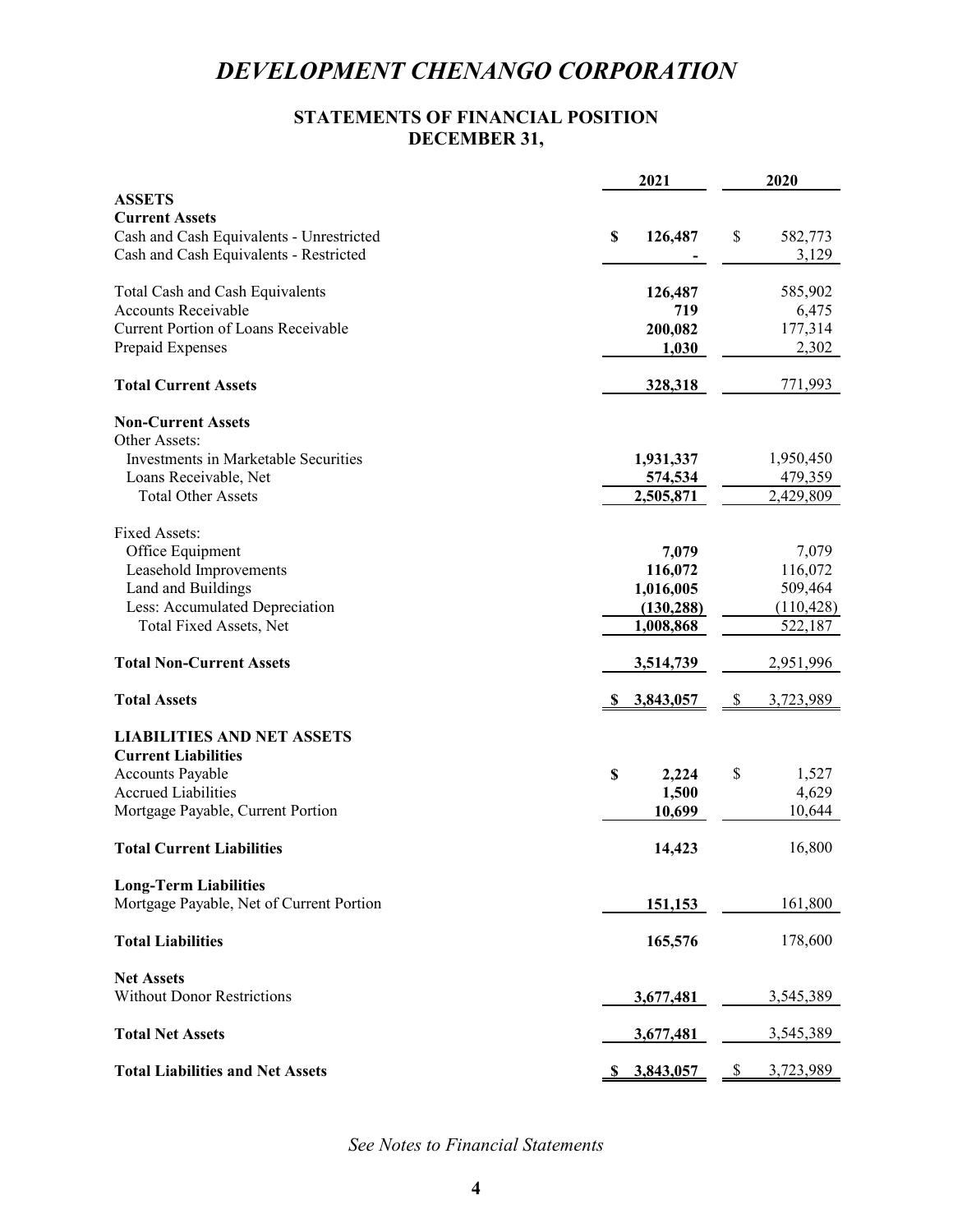# **STATEMENTS OF ACTIVITIES FOR THE YEARS ENDED DECEMBER 31,**

|                                                          | 2021 |           |              | 2020      |  |
|----------------------------------------------------------|------|-----------|--------------|-----------|--|
| <b>Program Revenues, Gains, and Other Support</b>        |      |           |              |           |  |
| <b>Contributions From Local Governments</b>              | \$   | 184,850   | $\mathbb{S}$ | 189,000   |  |
| Interest and Fees Earned on Loan Portfolio               |      | 33,369    |              | 33,839    |  |
| <b>Investment Return</b>                                 |      | 140,888   |              | 158,869   |  |
| Rental Income                                            |      | 55,450    |              | 14,000    |  |
| Other                                                    |      | 134       |              | 3,321     |  |
| <b>Total Program, Revenues, Gains, and Other Support</b> |      | 414,691   |              | 399,029   |  |
| <b>Functional Expenses</b>                               |      |           |              |           |  |
| Program Services:                                        |      |           |              |           |  |
| Economic Development                                     |      | 141,124   |              | 121,643   |  |
| <b>Business Grants</b>                                   |      | 9,944     |              | 10,385    |  |
| Loan Portfolio                                           |      | 24,697    |              | 27,369    |  |
| <b>Total Program Services</b>                            |      | 175,765   |              | 159,397   |  |
| <b>Supporting Services:</b>                              |      |           |              |           |  |
| Management and General                                   |      | 106,834   |              | 101,768   |  |
| <b>Total Operating Expenses</b>                          |      | 282,599   |              | 261,165   |  |
| Changes in Net Assets                                    |      | 132,092   |              | 137,864   |  |
| Net Assets, January 1,                                   |      | 3,545,389 |              | 3,407,525 |  |
| Net Assets, December 31,                                 |      | 3,677,481 |              | 3,545,389 |  |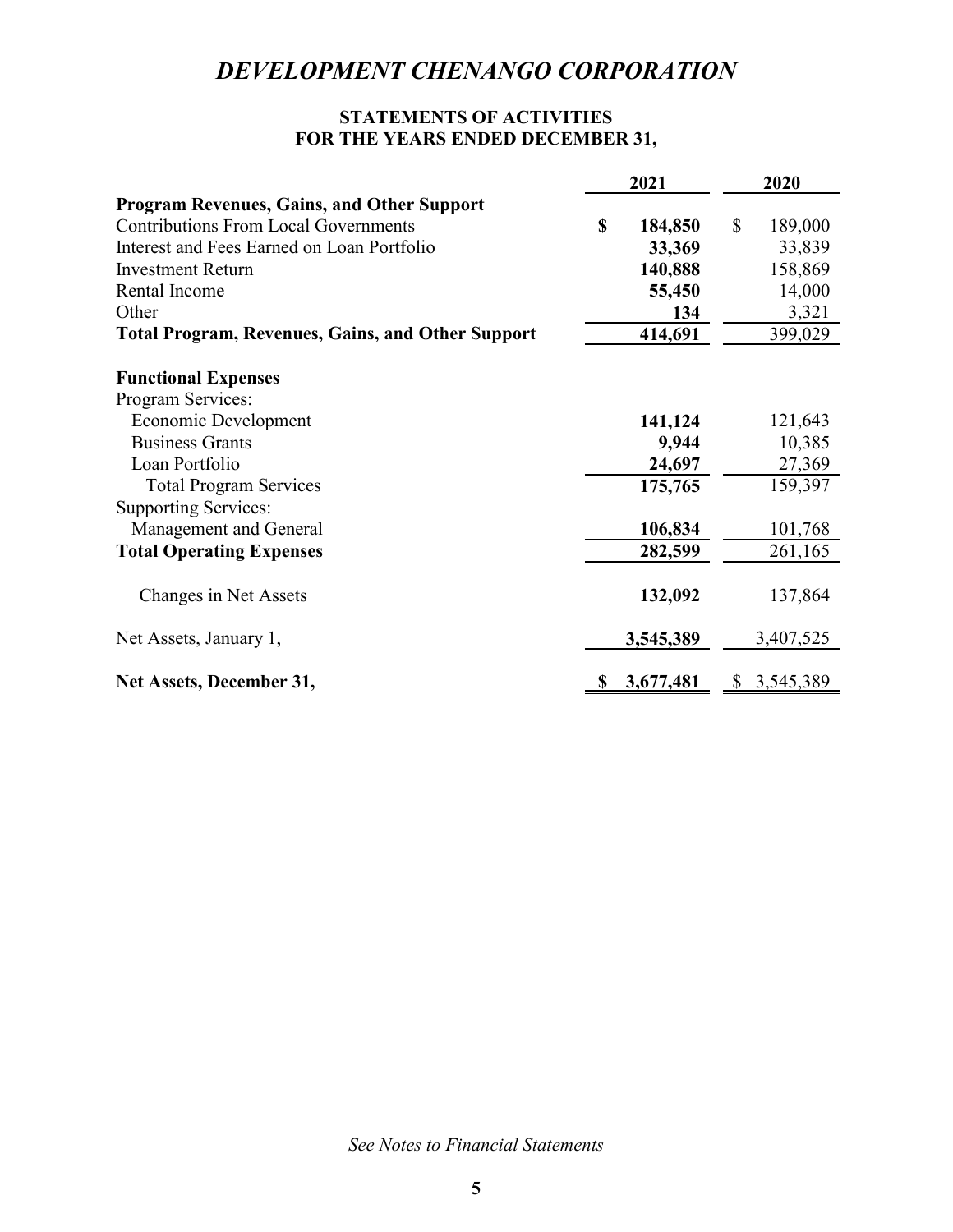# **STATEMENT OF FUNCTIONAL EXPENSES FOR THE YEAR ENDED DECEMBER 31, 2021**

|                                      |                                | <b>Program Services</b>          |                          |                                 | Supporting<br><b>Services</b>    |               |
|--------------------------------------|--------------------------------|----------------------------------|--------------------------|---------------------------------|----------------------------------|---------------|
|                                      | Economic<br><b>Development</b> | <b>Business</b><br><b>Grants</b> | Loan<br><b>Portfolio</b> | <b>Total</b><br><b>Programs</b> | <b>Management</b><br>and General | <b>Total</b>  |
| Management Fees                      | 53,738<br>S                    | \$<br>7,676                      | \$7,676                  | 69,089                          | \$<br>84,443                     | S.<br>153,532 |
| <b>Special Projects</b>              | 10,542                         |                                  |                          | 10,542                          |                                  | 10,542        |
| Program Recipient and Administration | 9,888                          |                                  |                          | 9,888                           |                                  | 9,888         |
| Professional Fees                    | 10,338                         | 1,446                            | 10,684                   | 22,469                          | 6,809                            | 29,278        |
| Advertising                          | 9,320                          |                                  |                          | 9,320                           |                                  | 9,320         |
| Office Expenses                      | 1,829                          | 262                              | 262                      | 2,353                           | 2,873                            | 5,226         |
| Occupancy Expenses                   | 6,075                          |                                  | 6,075                    | 12,150                          | 5,211                            | 17,361        |
| <b>Interest Expenses</b>             | 1,676                          |                                  |                          | 1,676                           |                                  | 1,676         |
| <b>Rental Property Expenses</b>      | 18,309                         |                                  | $\overline{\phantom{a}}$ | 18,309                          |                                  | 18,309        |
| Travel and Training                  | 1,010                          | 561                              |                          | 1,571                           | 673                              | 2,244         |
| Insurance                            | 2,511                          |                                  |                          | 2,511                           | 1,352                            | 3,863         |
| <b>Bad Debts</b>                     |                                |                                  |                          |                                 | 1,500                            | 1,500         |
|                                      | 125,236                        | 9,944                            | 24,697                   | 159,877                         | 102,862                          | 262,739       |
| Depreciation                         | 15,888                         |                                  |                          | 15,888                          | 3,972                            | 19,860        |
| <b>Total Expenses</b>                | 141,124                        | 9,944<br>\$                      | \$24,697                 | \$175,765                       | 106,834<br>\$                    | 282,599       |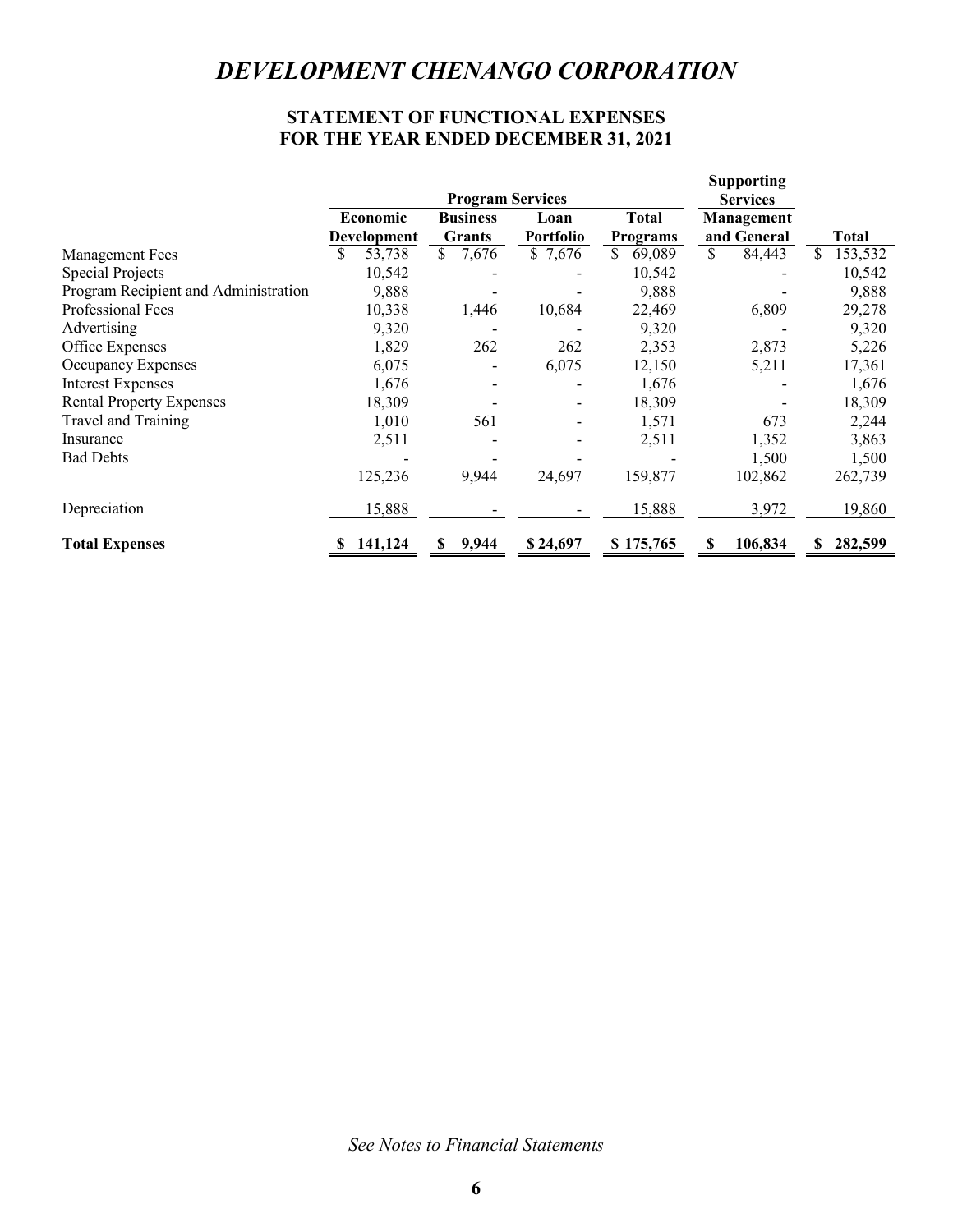## **STATEMENT OF FUNCTIONAL EXPENSES FOR THE YEAR ENDED DECEMBER 31, 2020**

|                                      |             | <b>Program Services</b> |                  |                 | <b>Supporting</b><br><b>Services</b> |              |
|--------------------------------------|-------------|-------------------------|------------------|-----------------|--------------------------------------|--------------|
|                                      | Economic    | <b>Business</b>         | Loan             | <b>Total</b>    | Management                           |              |
|                                      | Development | Grants                  | <b>Portfolio</b> | <b>Programs</b> | and General                          | <b>Total</b> |
| Management Fees                      | 51,200      | 7,313<br>S.             | \$7,313          | 65,826          | $\overline{\mathcal{S}}$<br>80,455   | 146,281      |
| <b>Special Projects</b>              | 2,375       |                         |                  | 2,375           |                                      | 2,375        |
| Program Recipient and Administration | 9,638       |                         |                  | 9,638           |                                      | 9,638        |
| Professional Fees                    | 13,342      | 1,866                   | 13,789           | 28,997          | 8,788                                | 37,785       |
| Advertising                          | 9,992       |                         |                  | 9,992           |                                      | 9,992        |
| Office Expenses                      | 1,781       | 255                     | 255              | 2,290           | 2,797                                | 5,087        |
| Occupancy Expenses                   | 6,012       |                         | 6,012            | 12,025          | 5,157                                | 17,182       |
| <b>Interest Expenses</b>             | 3,787       |                         |                  | 3,787           |                                      | 3,787        |
| <b>Rental Property Expenses</b>      | 8,086       |                         |                  | 8,086           |                                      | 8,086        |
| Travel and Training                  | 1,713       | 951                     |                  | 2,664           | 1,142                                | 3,806        |
| Insurance                            | 981         |                         |                  | 981             | 527                                  | 1,508        |
|                                      | 108,907     | 10,385                  | 27,369           | 146,661         | 98,866                               | 245,527      |
| Depreciation                         | 12,736      |                         |                  | 12,736          | 2,902                                | 15,638       |
| <b>Total Expenses</b>                | 121,643     | 10,385<br>S             | \$27,369         | \$159,397       | 101,768<br>S                         | 261,165      |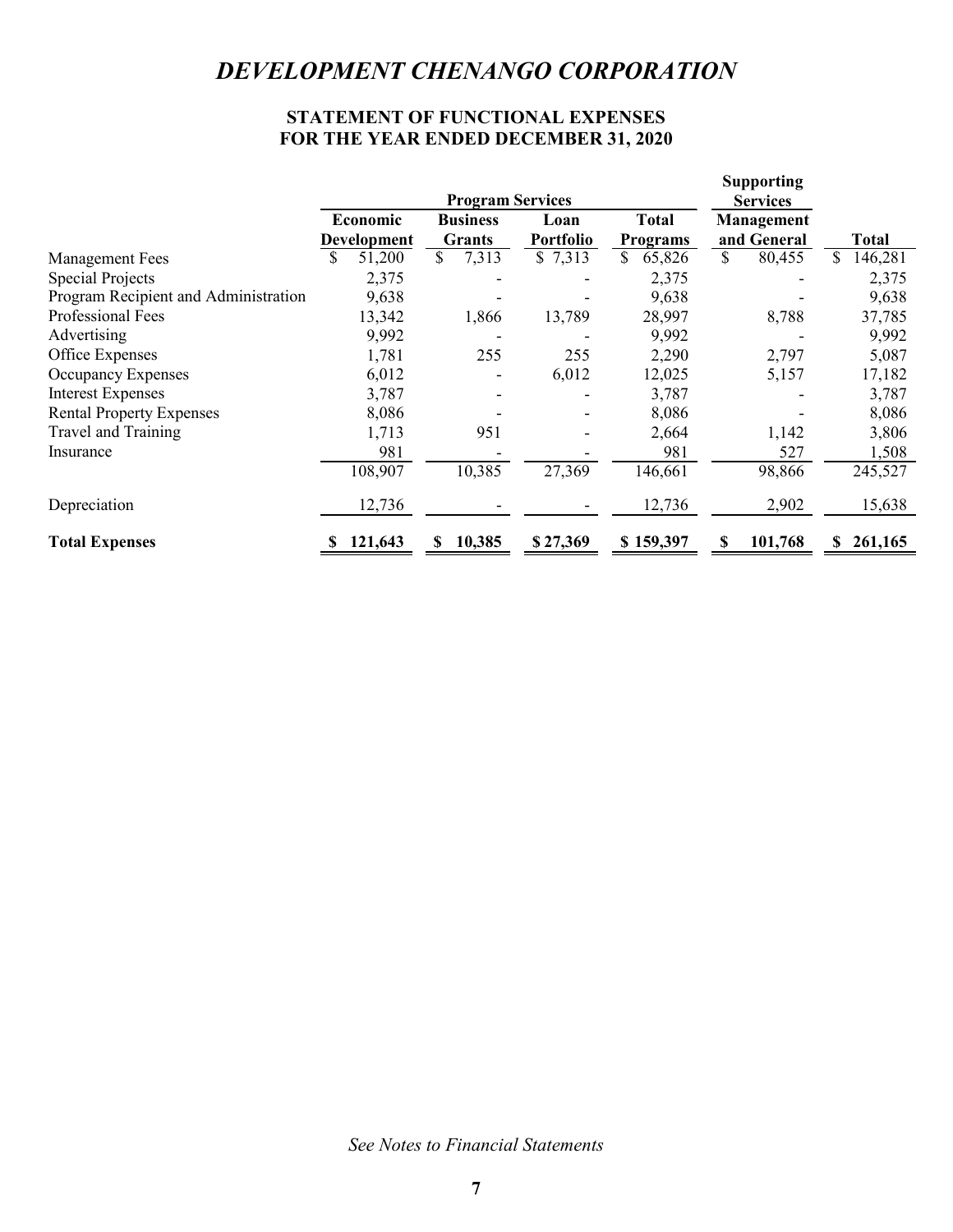### **STATEMENTS OF CASH FLOWS FOR THE YEARS ENDED DECEMBER 31,**

|                                                                 | 2021          | 2020          |
|-----------------------------------------------------------------|---------------|---------------|
| <b>Cash Flows From Operating Activities</b>                     |               |               |
| Change in Net Assets                                            | \$<br>132,092 | \$<br>137,864 |
| Adjustments to Reconcile Change in Net Assets to Net            |               |               |
| Cash Provided by (Used In) Operating Activities:                |               |               |
| Depreciation                                                    | 19,860        | 15,638        |
| Net Realized (Gain) on Sale of Investments                      | (72, 670)     | (10, 720)     |
| Net Unrealized (Gain) on Investment Transactions                | (42,099)      | (123, 469)    |
| (Increase) Decrease in Accounts Receivable                      | 5,756         | 1,820         |
| (Increase) Decrease in Prepaid Expenses                         | 1,272         | (1,005)       |
| (Increase) Decrease Loans Receivable                            | (117, 943)    | (124, 899)    |
| Increase (Decrease) in Accounts Payable and Accrued Liabilities | (2, 432)      | (7,673)       |
| <b>Net Cash Provided (Used) by Operating Activities</b>         | (76, 164)     | (112, 444)    |
| <b>Cash Flows From Investing Activities</b>                     |               |               |
| Purchases of Property and Equipment                             | (506, 541)    |               |
| Proceeds from Sales of Investments                              | 533,281       | 642,032       |
| Purchases of Investments                                        | (399, 399)    | (387, 712)    |
| <b>Net Cash Provided (Used) by Investing Activities</b>         | (372, 659)    | 254,320       |
| <b>Cash Flows From Financing Activities</b>                     |               |               |
| Repayments of Mortgage                                          | (10, 592)     | (3,372)       |
| <b>Net Cash Provided (Used) by Financing Activities</b>         | (10, 592)     | (3,372)       |
| <b>Net Increase (Decrease) in Cash and Cash Equivalents</b>     | (459, 415)    | 138,504       |
| Cash, Restricted Cash, and Cash Equivalents, January 1,         | 585,902       | 447,398       |
| Cash, Restricted Cash, and Cash Equivalents, December 31,       | \$<br>126,487 | \$<br>585,902 |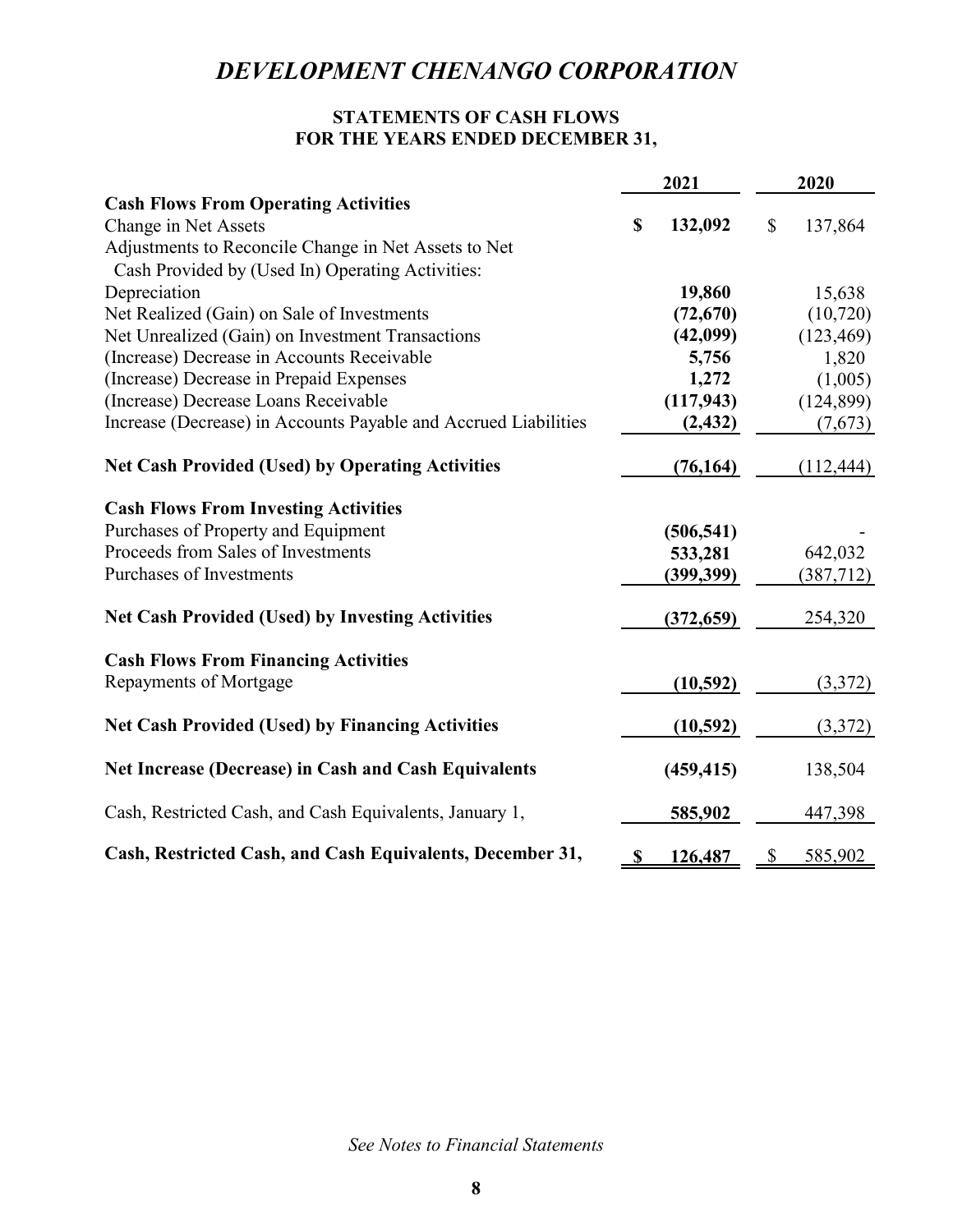#### **NOTES TO FINANCIAL STATEMENTS DECEMBER 31, 2021 AND 2020**

#### *Note 1* **Summary of Significant Accounting Policies**

#### **Nature of Activities**

Development Chenango Corporation (the Corporation) is a local development corporation of the State of New York as defined in §1411 and §201 of the Not-for-Profit Corporation Law. The Corporation was established in 1966.

The Corporation focuses on the retention and creation of jobs in the County through business growth by providing start-up assistance, business planning and technical assistance, access to low-interest financing, assistance navigating government programs, and funding sources.

#### **Accounting Method**

The financial statements of the Corporation have been prepared on the accrual basis.

#### **Financial Reporting Entity**

The Corporation was established in 1966 and is governed by its Articles of Incorporation, bylaws, and general laws of New York State. The Corporation is a blended component unit of Chenango County's basic financial statements because the County is the sole corporate member of the Corporation. The Corporation's Board of Directors is comprised of individuals appointed by county management.

#### **Basis of Presentation**

The financial statements of the Corporation have been prepared in accordance with accounting principles generally accepted in the United States (U.S. GAAP), which require the Corporation to report information regarding its financial position and activities according to the following net asset classification.

#### **Net Assets Without Donor Restrictions**

Net assets that are not subject to donor-imposed restrictions and may be expended for any purpose in performing the primary objectives of the organization. These net assets may be used at the discretion of the Corporation's management and the Board of Directors. From time to time the Board may designate a portion of these net assets for specific purposes which makes them unavailable for use at management's discretion.

#### **Net Assets With Donor Restrictions**

Net assets subject to stipulations imposed by donors, and grantors. Some donor restrictions are temporary in nature; those restrictions will be met by actions of the Corporation or by the passage of time. Other donor restrictions are perpetual in nature, whereby the donor has stipulated the funds be maintained in perpetuity.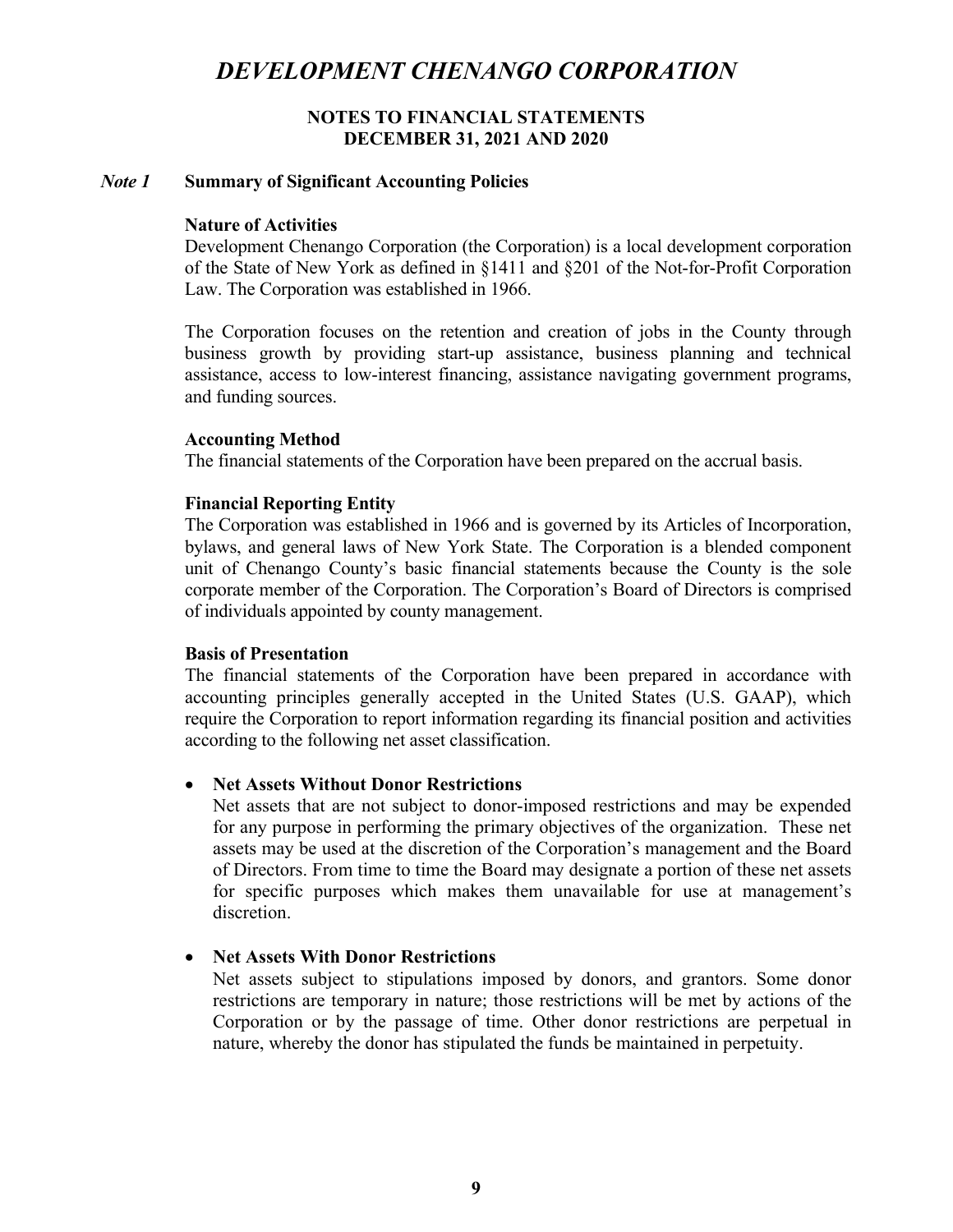#### **NOTES TO FINANCIAL STATEMENTS DECEMBER 31, 2021 AND 2020**

#### *Note 1* **Summary of Significant Accounting Policies - Continued**

#### **Basis of Presentation - Continued**

#### **Net Assets With Donor Restrictions - Continued**

Donor-restricted contributions are reported as increases in net assets with donor restrictions. When a restriction expires, net assets are reclassified from net assets with donor restrictions to net assets without donor restrictions in the Statements of Activities.

At December 31, 2021 and 2020, the Corporation did not have any net assets with donor restrictions.

#### **Cash and Cash Equivalents**

For purposes of reporting cash flows, cash and cash equivalents include all highly liquid investments with original maturities of three months or less.

#### **Loans Receivable**

The Corporation accounts for loans receivable and the related interest income under the accrual method of accounting. Loans receivable are carried at unpaid principal balances, less an allowance for loan losses and net of any deferred loan fees. The allowance for loan losses is increased by charges to the change in net assets and decreased by charge-offs (net of recoveries). Management's periodic evaluation of the adequacy of the allowance is based on the past loan loss experience, specific impaired loans, adverse situations that may affect the borrower's ability to repay, estimated value of any underlying collateral, and current economic conditions. Past due status is determined on contractual terms. Loans are considered impaired if full principal or interest payments are not anticipated in accordance with the contractual terms. The Corporation's practice is to charge off any loan or portion of a loan when the loan is determined by management to be uncollectable due to the borrower's failure to meet repayment terms, the borrower's deteriorating or deteriorated financial condition, the depreciation of the underlying collateral, or for other reasons.

When management believes, considering economic conditions, business conditions, and collection efforts, that the loans are impaired or collection of interest is doubtful, the interest accrual is removed. Any uncollected interest if previously accrued is charged off or an allowance is established by a charge to interest income. Interest income on nonaccrual loans is recognized only to the extent cash payments are received.

Loan fees are recognized as income when received. Interest on loans is recognized over the term of the loan and is calculated using the simple-interest method on principal amounts outstanding.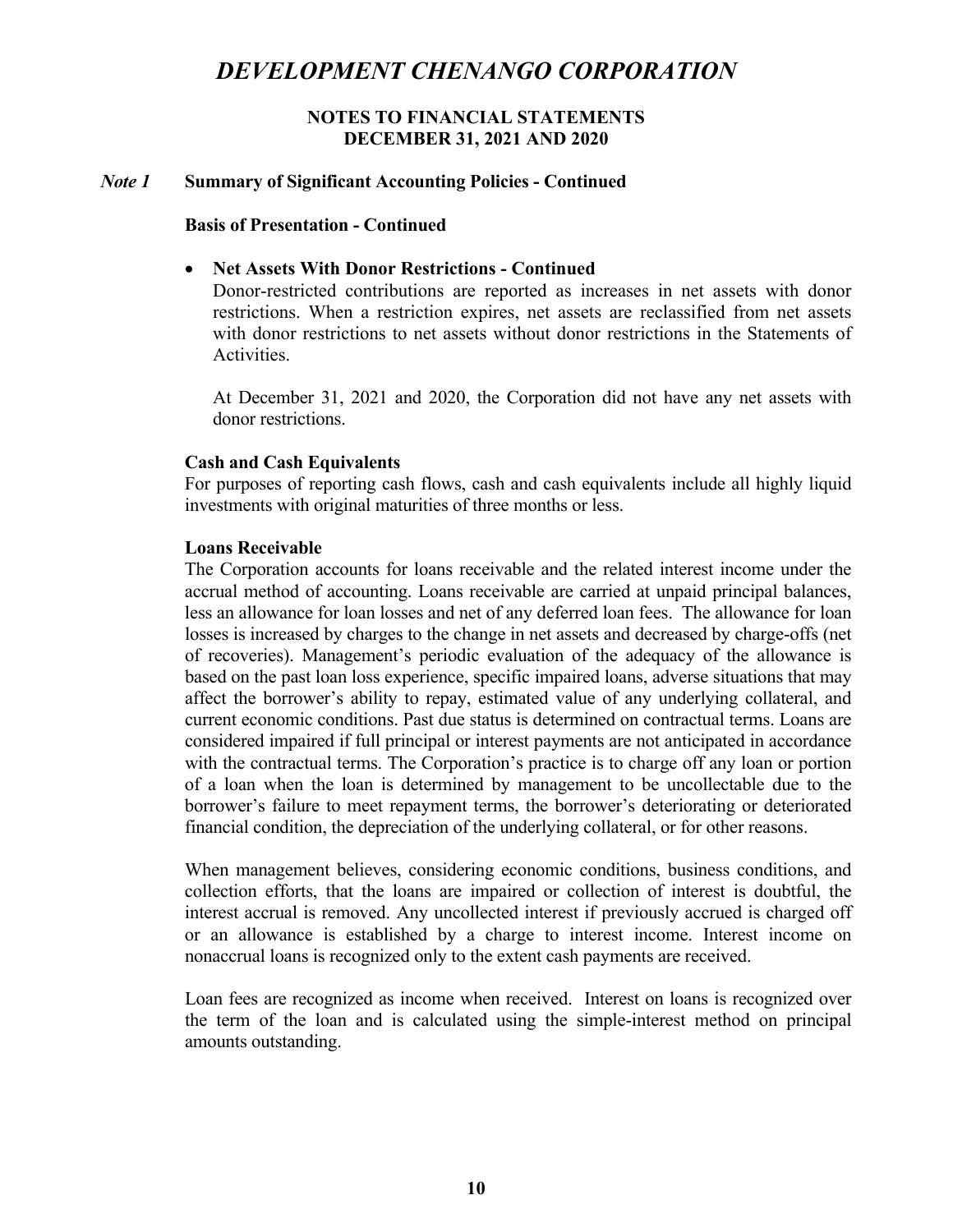#### **NOTES TO FINANCIAL STATEMENTS DECEMBER 31, 2021 AND 2020**

#### *Note 1* **Summary of Significant Accounting Policies - Continued**

#### **Property and Equipment**

Property and equipment are recorded at cost. Depreciation is provided for using the straight- line method over the estimated useful lives of the respective assets. The Corporation capitalizes all assets, excluding land, greater than \$500 and with useful lives greater than one year.

#### **Related Party**

The Corporation is related through common management and Board of Directors membership with the Chenango County Industrial Development Agency (IDA), which also promotes economic development in the County. The Corporation is related through common management with Commerce Chenango, Inc.

#### **Income Taxes**

The Corporation is recognized as exempt from federal taxation under  $\S501(c)(3)$  of the Internal Revenue Code.

#### **Use of Estimates**

The preparation of financial statements in conformity with U.S. GAAP requires management to make estimates and assumptions that affect certain reported amounts and disclosures. Accordingly, actual results could differ from those estimates.

#### **Natural and Functional Expenses**

The financial statements report certain categories of expenses that are attributed to more than one program or supporting function. Therefore, expenses require allocation on a reasonable basis which is consistently applied. The expenses allocated include project costs and professional fees, both of which are allocated on the basis of estimates of time and effort, or other reasonable bases.

#### **Evaluation of Subsequent Events**

The Corporation has evaluated events and transactions for potential recognition or disclosure in the financial statements through March 29, 2022, the date on which the financial statements were available to be issued.

### *Note 2* **Concentrations of Credit Risk Arising from Cash Deposits in Excess of Insured Limits**

The Corporation maintains cash balances and certificates of deposit at one financial institution. From time to time, the Corporation may have bank deposits in excess of the Federal Deposit Insurance Corporation (FDIC) insurance limits. The FDIC insures total accounts at each institution for up to \$250,000 for each account ownership category.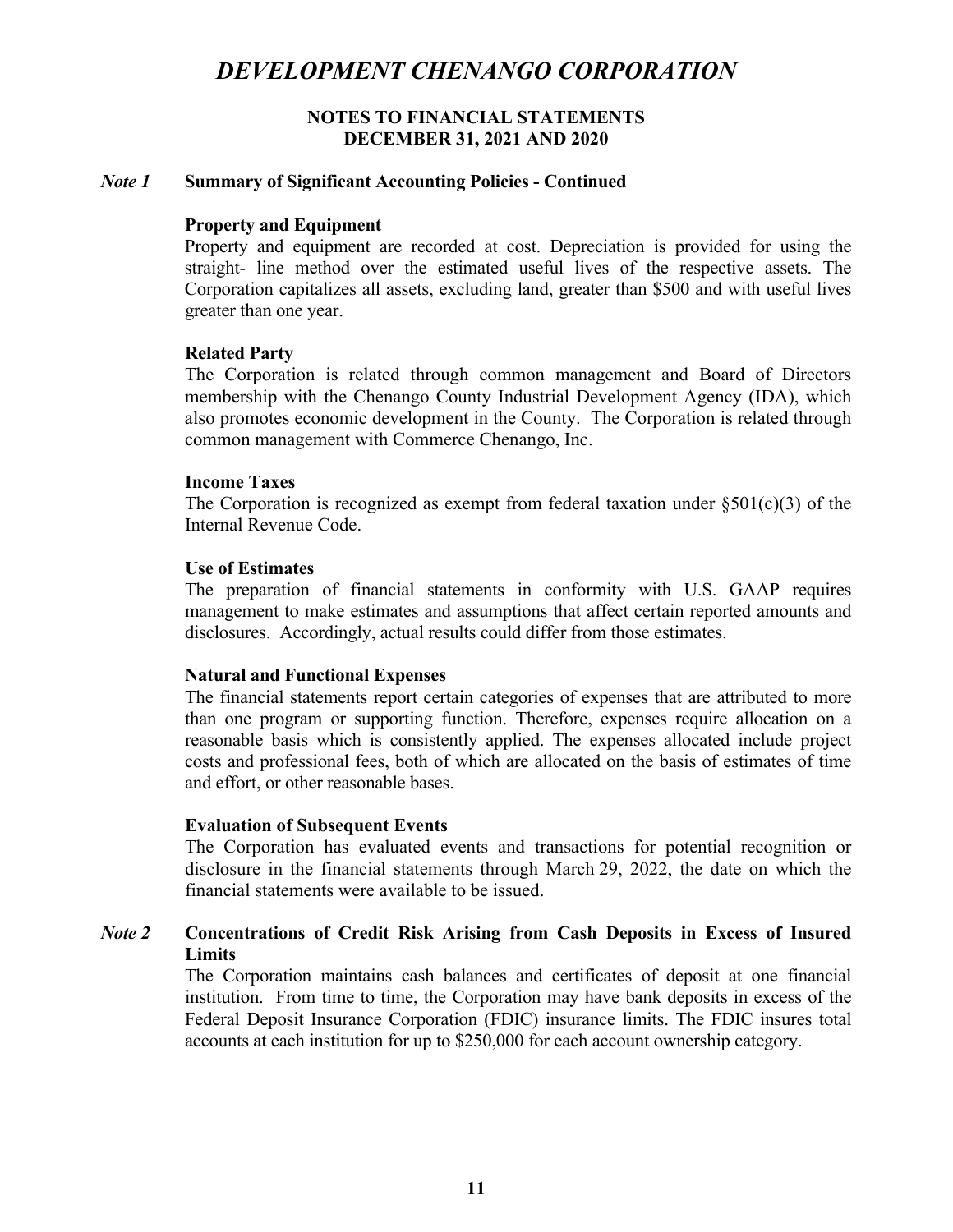#### **NOTES TO FINANCIAL STATEMENTS DECEMBER 31, 2021 AND 2020**

#### *Note 3* **Liquidity and Availability of Resources**

The Corporation's financial assets available within one year of the consolidated statements of financial position date for general expenditure are as follows:

|                                                  | 2021 |           |    | 2020       |
|--------------------------------------------------|------|-----------|----|------------|
| <b>Years Ended December 31,</b>                  |      |           |    |            |
| Cash and Cash Equivalents                        | S    | 126,487   | \$ | 585,902    |
| <b>Accounts Receivable</b>                       |      | 719       |    | 6,475      |
| Loans Receivable                                 |      | 200,082   |    | 177,314    |
| Investments                                      |      | 1,931,337 |    | 1,950,450  |
| <b>Total Financial Assets</b>                    |      |           |    |            |
| <b>Available Within One Year</b>                 |      | 2,258,625 |    | 2,720,141  |
| Less: Amounts Unavailable Within One Year:       |      |           |    |            |
| Cash Restricted for Escrow                       |      |           |    | (3,129)    |
| Net Assets Designated for Future Loans           |      | (965,669) |    | (975, 225) |
| <b>Total Amounts Unavailable Within One Year</b> |      | (965,669) |    | (978, 354) |
| <b>Total Financial Assets Available To</b>       |      |           |    |            |
| <b>Management Within One Year</b>                | \$   | 1,292,957 | S  | 1,741,787  |

The Corporation manages its financial assets to be available as its operating expenditures, liabilities, and other obligations come due.

#### *Note 4* **Investments**

The Corporation categorizes its fair value measurements within the fair value hierarchy established by generally accepted accounting principles.

 Financial Accounting Standards Board (FASB) Accounting Standards Codification (ASC) 820, "Fair Value Measurements and Disclosures," established a framework for measuring fair value. That framework established a fair value hierarchy that prioritizes the inputs to valuation techniques used to measure fair value. The hierarchy gives the highest priority to unadjusted quoted prices in active markets for identical assets or liabilities (Level 1 Measurements) and the lowest priority to unobservable inputs (Level 3 Measurements). The three levels of the fair value hierarchy under FASB ASC 820 are as follows:

**Level 1** Inputs to the valuation methodology are unadjusted quoted prices for identical assets or liabilities in active markets that the Corporation has the ability to access.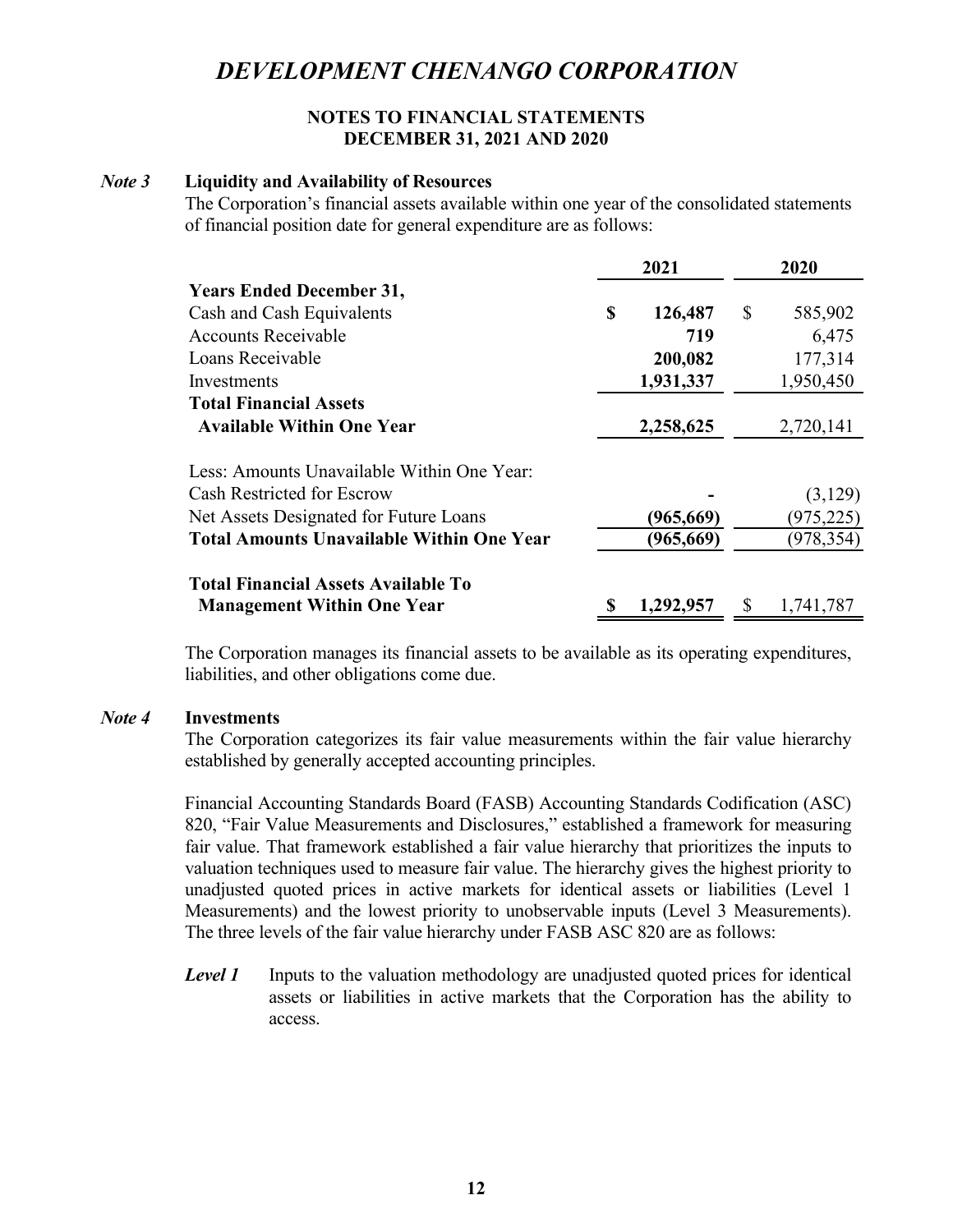### **NOTES TO FINANCIAL STATEMENTS DECEMBER 31, 2021 AND 2020**

#### *Note 4* **Investments - Continued**

*Level 2* Inputs to the valuation methodology include:

- Quoted prices for similar assets or liabilities in active markets;
- Quoted prices for identical or similar assets or liabilities in inactive markets;
- Inputs other than quoted prices that are observable for the asset or liability;
- Inputs derived principally from or corroborated observable market data by correlation or other means.

 If the asset or liability has a specified (contractual) term, the Level 2 input must be observable for substantially the full term of the asset or liability.

**Level 3** Inputs to the valuation methodology are unobservable and significant to the fair value measurement.

 The asset's or liability's fair value measurement level within the fair value hierarchy is based on the lowest level of any input that is significant to the fair value measurement. Valuation techniques need to maximize the use of observable inputs and minimize the use of unobservable inputs.

 The Corporation does not typically purchase investments for a duration long enough to cause it to believe that it is exposed to any material interest rate risk.

The Corporation had the following investments at December 31,:

|     | Level 1   |                      |         |                           |              |                    | <b>Total</b> |
|-----|-----------|----------------------|---------|---------------------------|--------------|--------------------|--------------|
| S   | 1,796,836 | \$                   | 134,501 | \$                        |              | \$                 | 1,931,337    |
|     |           |                      |         |                           | 774,616      |                    | 774,616      |
| SS. |           | S                    | 134,501 | S                         | 774,616      | S                  | 2,705,953    |
|     |           |                      |         |                           |              |                    |              |
|     |           |                      |         |                           |              |                    | <b>Total</b> |
|     |           |                      |         |                           |              |                    |              |
| S   | 1,873,397 | \$                   | 77,053  | $\mathbf S$               |              | S                  | 1,950,450    |
|     |           |                      |         |                           | 656,673      |                    | 656,673      |
|     |           | 1,796,836<br>Level 1 |         | <b>Level 2</b><br>Level 2 | 2021<br>2020 | Level 3<br>Level 3 |              |

Investments in marketable securities are valued at readily determinable fair values and all investments in debt securities are reported at their values in the Statement of Financial Position. Unrealized gains and losses are included in the Statement of Activities.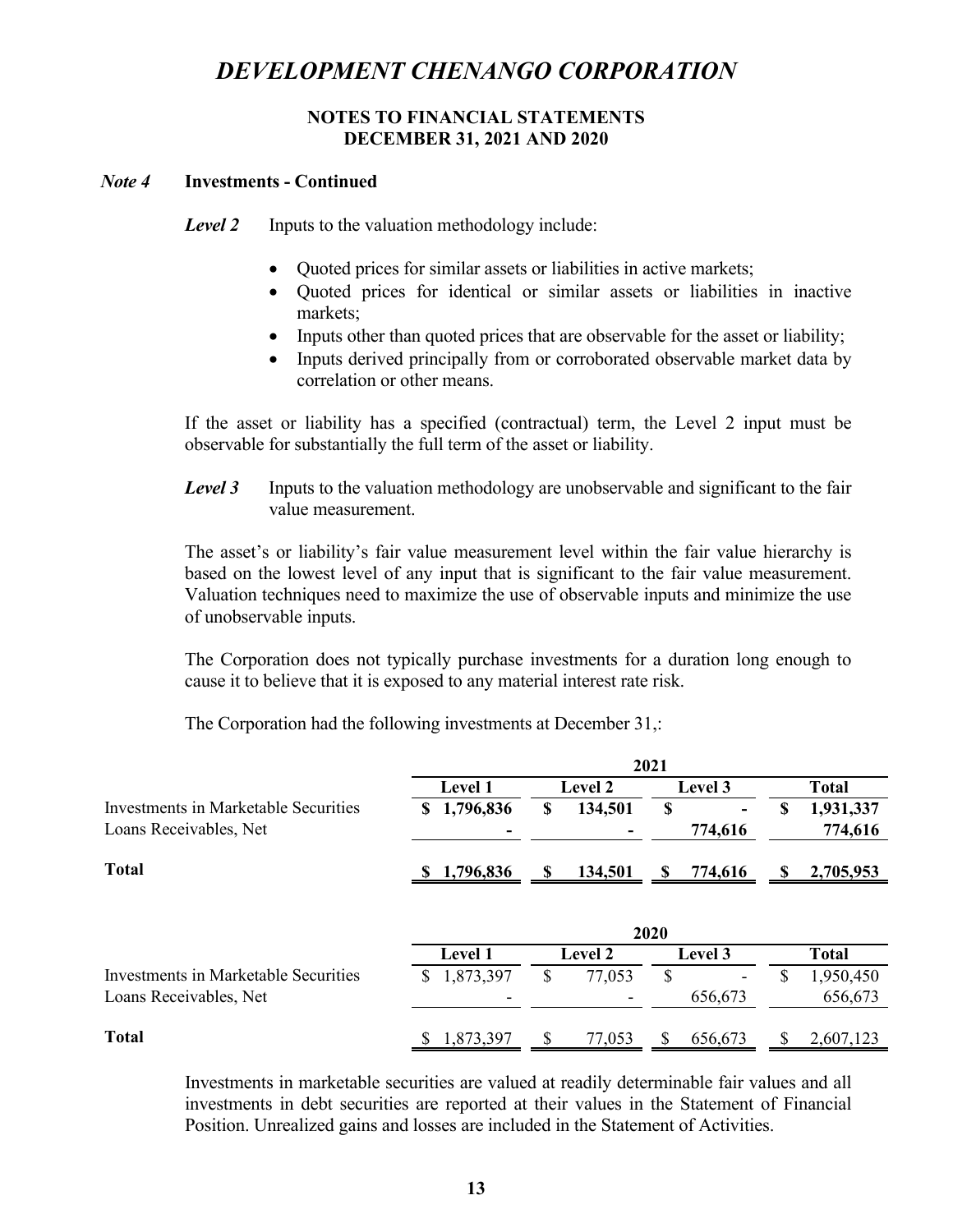### **NOTES TO FINANCIAL STATEMENTS DECEMBER 31, 2021 AND 2020**

### *Note 4* **Investments - Continued**

Investments in Marketable Securities are summarized below as of December 31,:

|                                  |              |               |               | 2021         |                           |                   |
|----------------------------------|--------------|---------------|---------------|--------------|---------------------------|-------------------|
|                                  |              |               |               |              |                           | <b>Unrealized</b> |
|                                  |              | <b>Market</b> |               | Cost         |                           | Gain (Loss)       |
| Money Funds                      | \$           | 65,749        | $\mathbf S$   | 65,749       | $\mathbf S$               |                   |
| <b>Equity Mutual Funds</b>       |              | 769,070       |               | 544,980      |                           | 224,090           |
| <b>Real Asset Funds</b>          |              | 134,501       |               | 110,590      |                           | 23,911            |
| <b>Fixed Income Mutual Funds</b> |              | 962,017       |               | 950,009      |                           | 12,008            |
| <b>Total</b>                     | \$           | 1,931,337     | S             | 1,671,328    | \$                        | 260,009           |
|                                  |              |               |               | 2020         |                           |                   |
|                                  |              |               |               |              |                           | <b>Unrealized</b> |
|                                  |              | <b>Market</b> |               | Cost         |                           | Gain (Loss)       |
| Money Funds                      | $\mathbb{S}$ | 83,332        | $\mathcal{S}$ | 83,332       | $\mathbb{S}$              |                   |
| <b>Equity Mutual Funds</b>       |              | 749,892       |               | 581,159      |                           | 168,733           |
| <b>Real Asset Funds</b>          |              | 77,053        |               | 68,126       |                           | 8,927             |
| <b>Fixed Income Mutual Funds</b> |              | 1,040,173     |               | 999,923      |                           | 40,250            |
| <b>Total</b>                     | \$           | 1,950,450     | \$            | 1,732,540    | $\boldsymbol{\mathsf{S}}$ | 217,910           |
| Investment return is as follows: |              |               |               |              |                           |                   |
|                                  |              |               | 2021          |              | 2020                      |                   |
| Realized Gains (Losses)          |              | $\mathbf S$   | 72,670        | $\mathbb{S}$ | 10,720                    |                   |
| <b>Unrealized Gains (Losses)</b> |              |               | 42,099        |              | 123,469                   |                   |
| <b>Interest and Dividends</b>    |              |               | 37,266        |              | 35,546                    |                   |
| <b>Investment Fees</b>           |              |               | (11, 147)     |              | (10, 866)                 |                   |
| <b>Total</b>                     |              | \$            | 140,888       | \$           | 158,869                   |                   |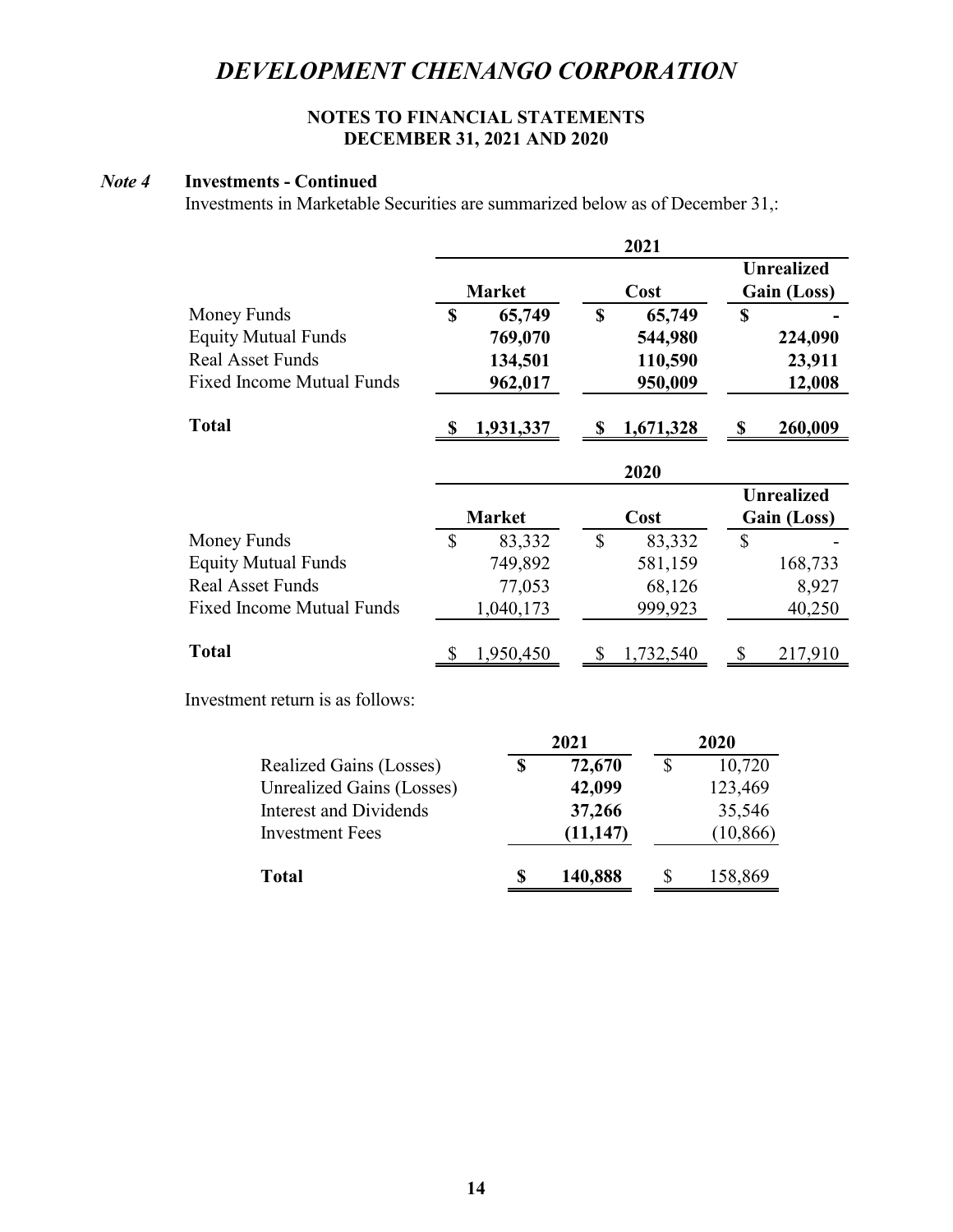### **NOTES TO FINANCIAL STATEMENTS DECEMBER 31, 2021 AND 2020**

#### *Note 5* **Loans Receivable**

Loans receivable, net of allowance, is summarized as follows:

|                                      |   | 2021      | 2020          |
|--------------------------------------|---|-----------|---------------|
| Dairy Revolving Loan Fund            | S | 193,752   | \$<br>201,968 |
| <b>Business Assistance Loan Fund</b> |   | 554,164   | 424,870       |
| Micro Enterprise Fund                |   | 27,869    | 27,869        |
| COVID-19 Loan Fund                   |   | 23,115    | 26,250        |
|                                      |   | 798,900   | 680,957       |
| Less: Allowance for Estimated Losses |   | (24, 284) | (24, 284)     |
| <b>Total</b>                         | S | 774,616   | 656,673       |

### *Note 6* **Property and Equipment**

The Corporation's property and equipment consisted of the following at December 31,:

|                                |               | 2021                |                   |
|--------------------------------|---------------|---------------------|-------------------|
|                                |               | <b>Accumulated</b>  |                   |
| Asset                          | Cost          | <b>Depreciation</b> | <b>Book Value</b> |
| Buildings and Land             | \$1,016,005   | \$<br>(73,201)      | 942,804<br>S      |
| Leasehold Improvements         | 116,072       | (50,008)            | 66,064            |
| <b>Equipment and Furniture</b> | 7,079         | (7,079)             |                   |
| <b>Total</b>                   | \$1,139,156   | (130, 288)<br>S     | 1,008,868<br>S    |
|                                |               |                     |                   |
|                                |               | 2020                |                   |
|                                |               | <b>Accumulated</b>  |                   |
| <b>Asset</b>                   | Cost          | <b>Depreciation</b> | <b>Book Value</b> |
| Buildings and Land             | \$<br>509,464 | \$<br>(70, 299)     | \$<br>439,165     |
| Leasehold Improvements         | 116,072       | (33,050)            | 83,022            |
| <b>Equipment and Furniture</b> | 7,079         | (7,079)             |                   |
| <b>Total</b>                   | 632,615       | (110, 428)          | 522,187           |

 Depreciation expense amounted to \$19,860 and \$15,638 for the years ended December 31, 2021 and 2020, respectively.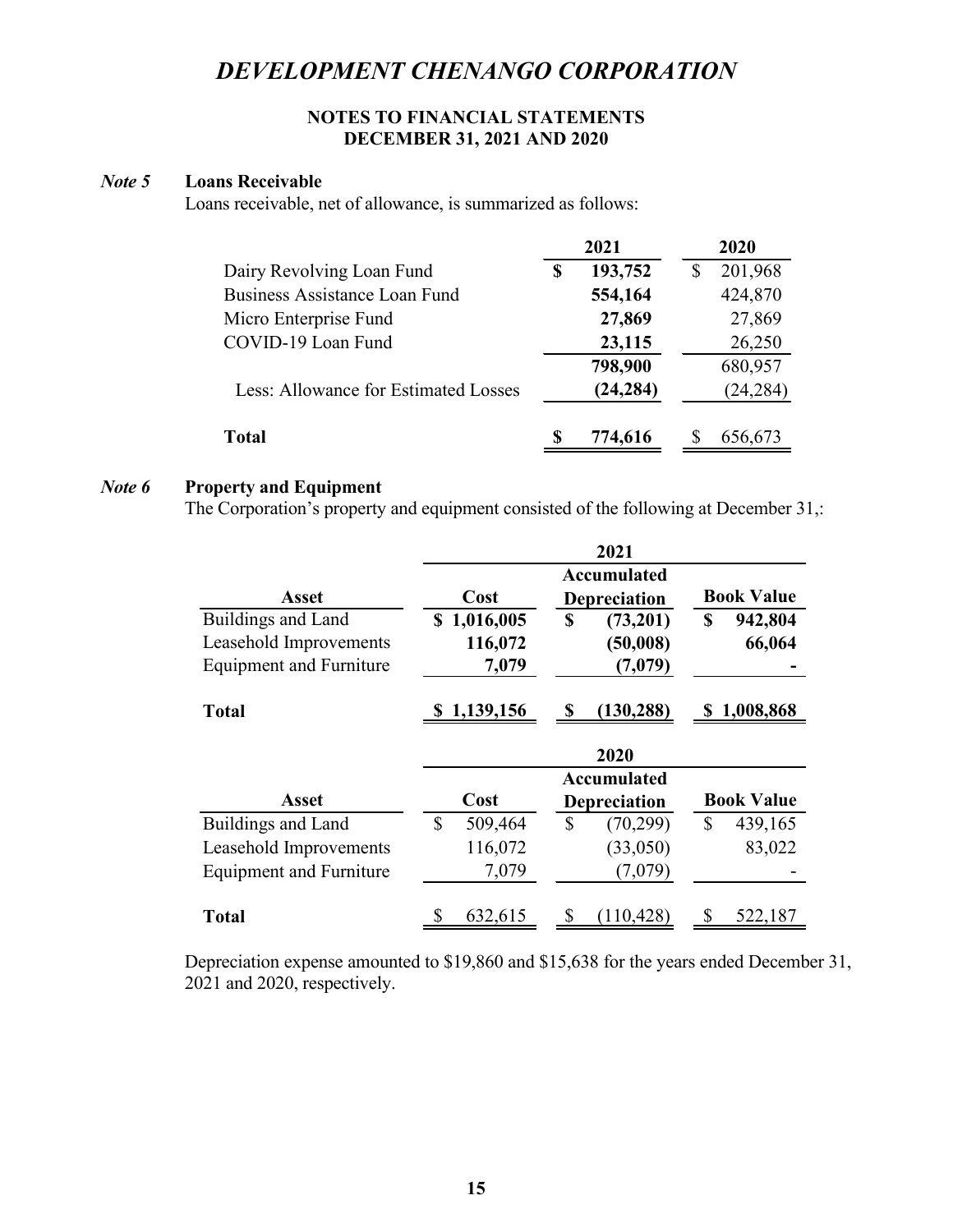#### **NOTES TO FINANCIAL STATEMENTS DECEMBER 31, 2021 AND 2020**

#### *Note 7* **Mortgage Payable**

On July 1, 2014, DCC obtained a \$200,000 construction mortgage loan from a nonprofit organization that administers funds from a governmental agency. The proceeds of the loan were used to finance the construction and renovation of 17-19 South Broad Street, which is the security for the loan. The loan is for 20 years at an interest rate of 1%. There are no payments required for the first 12 months of the loan. The first twelve payments were interest only, beginning August 2016. The regular payments began in August 2017 in the amount of \$1,022. The final payment is in July 2035. Based on the market rates for similar loans, the fair value of the note approximates the carrying value.

|                       | 2021 |          | 2020     |
|-----------------------|------|----------|----------|
| Mortgage Payable      |      | 161,852  | 172,444  |
| Less: Current Portion |      | (10,699) | (10,644) |
| <b>Total</b>          |      | 151,153  | 161,800  |
|                       |      |          |          |

The following is a schedule of future principal and interest mortgage payments:

|                               | Principal    | <b>Interest</b> | <b>Total</b>   |
|-------------------------------|--------------|-----------------|----------------|
| 2022                          | 10,699<br>\$ | 1,569<br>\$     | 12,268<br>S    |
| 2023                          | 10,807       | 1,461           | 12,268         |
| 2024                          | 10,968       | 1,300           | 12,268         |
| 2025                          | 11,079       | 1,190           | 12,269         |
| 2026                          | 11,190       | 1,079           | 12,269         |
| 2027-2031                     | 57,657       | 3,684           | 61,341         |
| 2032-2035                     | 49,452       | 832             | 50,284         |
| <b>Total Mortgage Payable</b> | 161,852<br>S | 11,115<br>S     | 172,967<br>۰D. |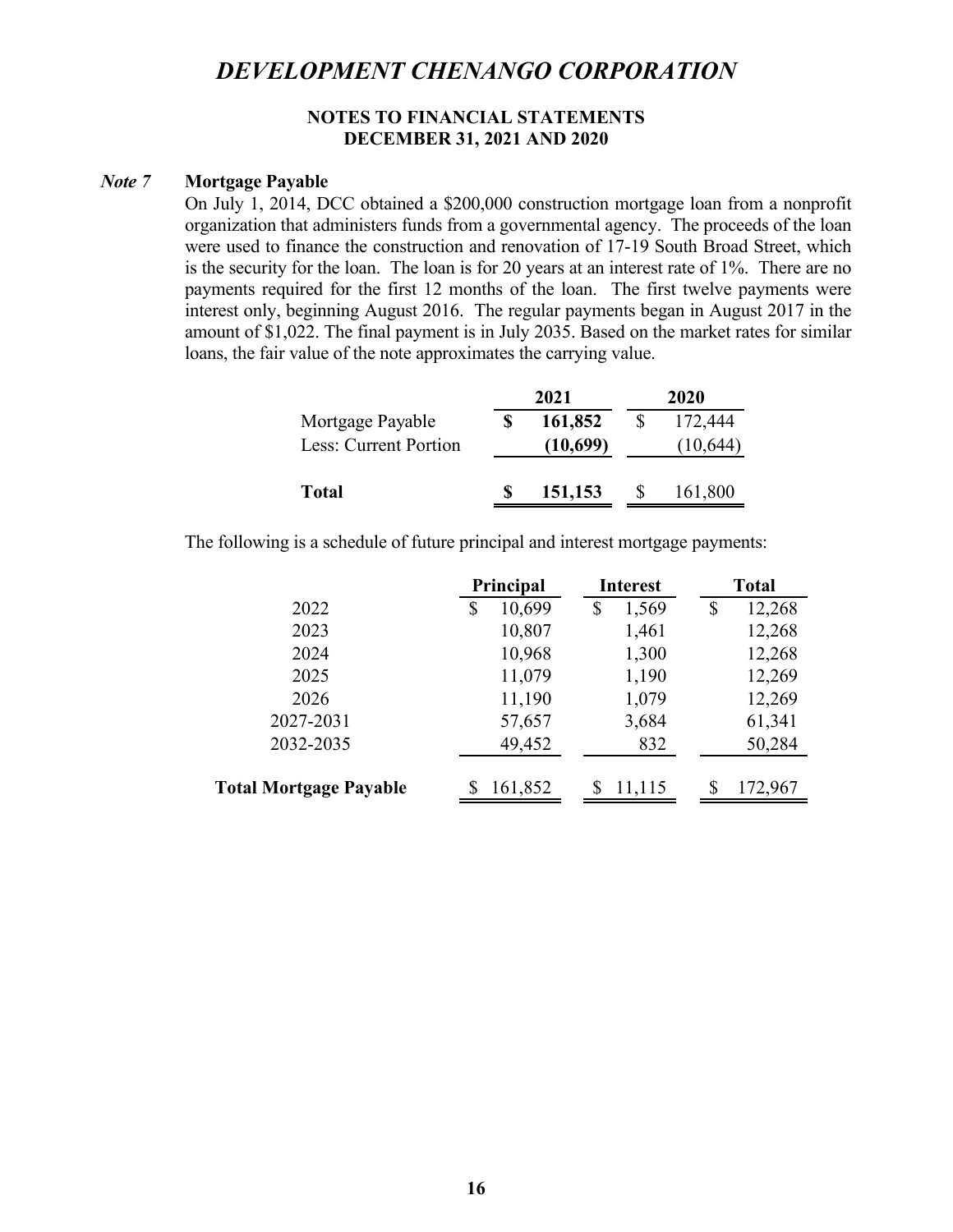### **NOTES TO FINANCIAL STATEMENTS DECEMBER 31, 2021 AND 2020**

#### *Note 8* **Related Party Transactions**

 Several transactions have occurred between DCC and certain governing board members, a board member's business, or another business in which a board member is a director or employee. The transactions can be summarized as follows:

 Certain governing board members of DCC are governing board members and/or employees of the financial institution that DCC maintains its cash accounts and investments. At December 31, 2021, and 2020, DCC paid investment fees to the financial institution in the amount of \$11,147 and \$10,866, respectively.

Certain governing board members of DCC are employees of Chenango County and/or members of the Chenango County Board of Supervisors. In 2021 and 2020, DCC received direct funding from Chenango County in the amount of \$102,600 and \$114,000, respectively.

The President of Commerce Chenango, Inc. is also the Executive Director and a board member of DCC. In 2021 and 2020, DCC paid Commerce Chenango for management fees in the amount of \$153,532 and \$146,281, respectively.

### *Note 9* **Economic Uncertainty - COVID-19**

In March 2020, the COVID-19 coronavirus outbreak was declared a pandemic. Actions taken around the world to help mitigate the spread of the coronavirus include restrictions on travel, quarantines in certain areas, and forced closures for certain types of public places and businesses. The coronavirus and actions taken to mitigate it have had, and are expected to continue to have, an adverse impact on the economies and financial markets of many countries, including the area in which the Corporation exists. While it is unknown how long these conditions will last and what the complete financial effect will be, the Corporation expects disruptions to businesses and residents, which could negatively impact operating results in future periods.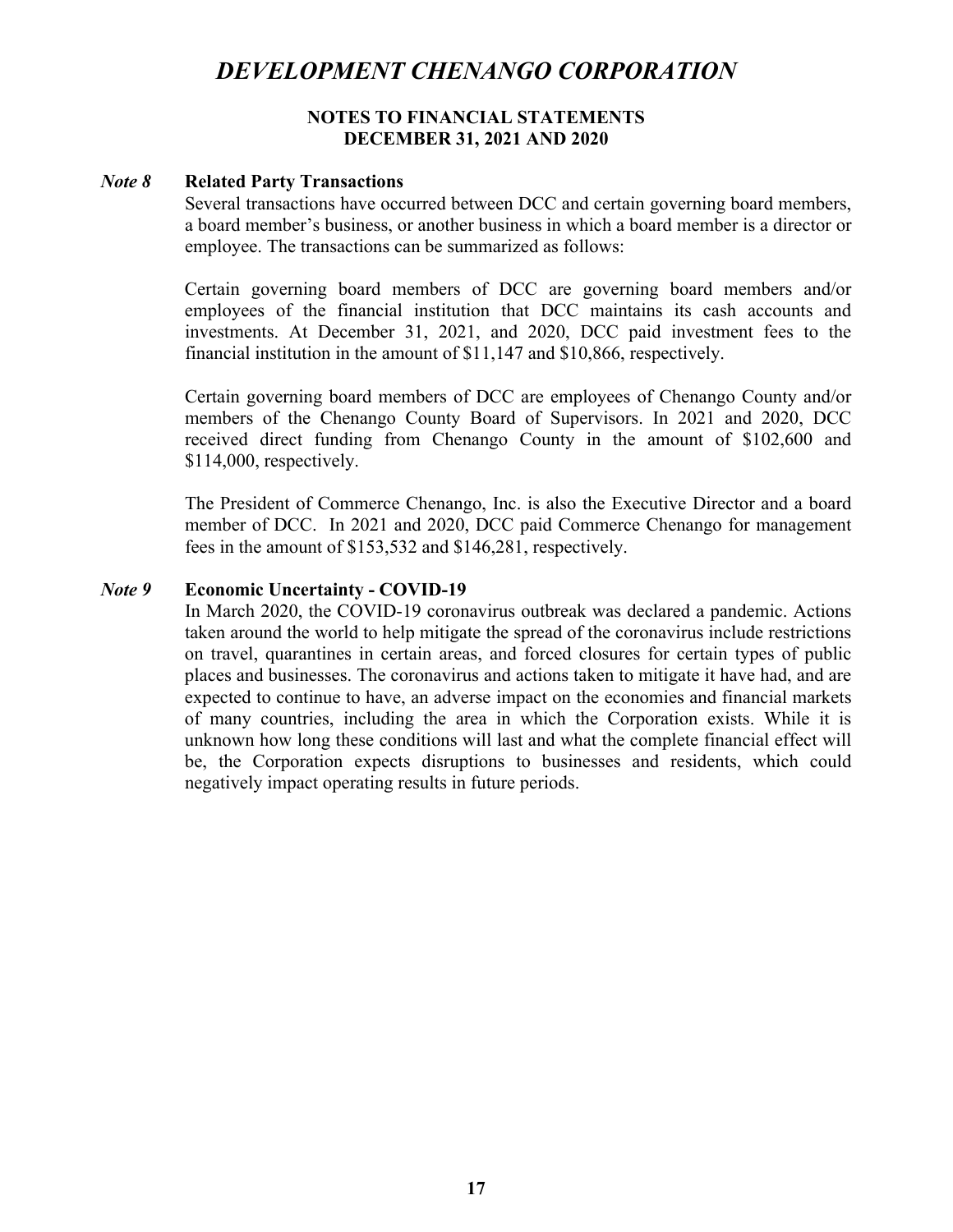

### **INDEPENDENT AUDITORS' REPORT ON INTERNAL CONTROL OVER FINANCIAL REPORTING AND ON COMPLIANCE AND OTHER MATTERS BASED ON AN AUDIT OF FINANCIAL STATEMENTS PERFORMED IN ACCORDANCE WITH** *GOVERNMENT AUDITING STANDARDS*

To the Board of Directors Development Chenango Corporation Norwich, New York

We have audited, in accordance with the auditing standards generally accepted in the United States of America and the standards applicable to financial audits contained in *Government Auditing Standards* issued by the Comptroller General of the United States, the financial statements of Development Chenango Corporation (the Corporation), which comprise the Statement of Financial Position as of December 31, 2021, and the related Statements of Activities, Functional Expenses, and Cash Flows for the year then ended, and the related notes to the financial statements, and have issued our report thereon dated March 29, 2022.

#### **Internal Control Over Financial Reporting**

In planning and performing our audit of the financial statements, we considered the Corporation's internal control over financial reporting (internal control) as a basis for designing audit procedures that are appropriate in the circumstances for the purpose of expressing our opinion on the financial statements, but not for the purpose of expressing an opinion on the effectiveness of the Corporation's internal control. Accordingly, we do not express an opinion on the effectiveness of the Corporation's internal control.

A deficiency in internal control exists when the design or operation of a control does not allow management or employees, in the normal course of performing their assigned functions, to prevent, or detect and correct, misstatements on a timely basis. A material weakness is a deficiency, or a combination of deficiencies, in internal control, such that there is a reasonable possibility that a material misstatement of the entity's financial statements will not be prevented or detected and corrected on a timely basis. A significant deficiency is a deficiency, or a combination of deficiencies, in internal control that is less severe than a material weakness, yet important enough to merit attention by those charged with governance.

Our consideration of internal control was for the limited purpose described in the first paragraph of this section and was not designed to identify all deficiencies in internal control that might be material weaknesses or significant deficiencies. Given these limitations, during our audit we did not identify any deficiencies in internal control that we consider to be material weaknesses. However, material weaknesses may exist that have not been identified.